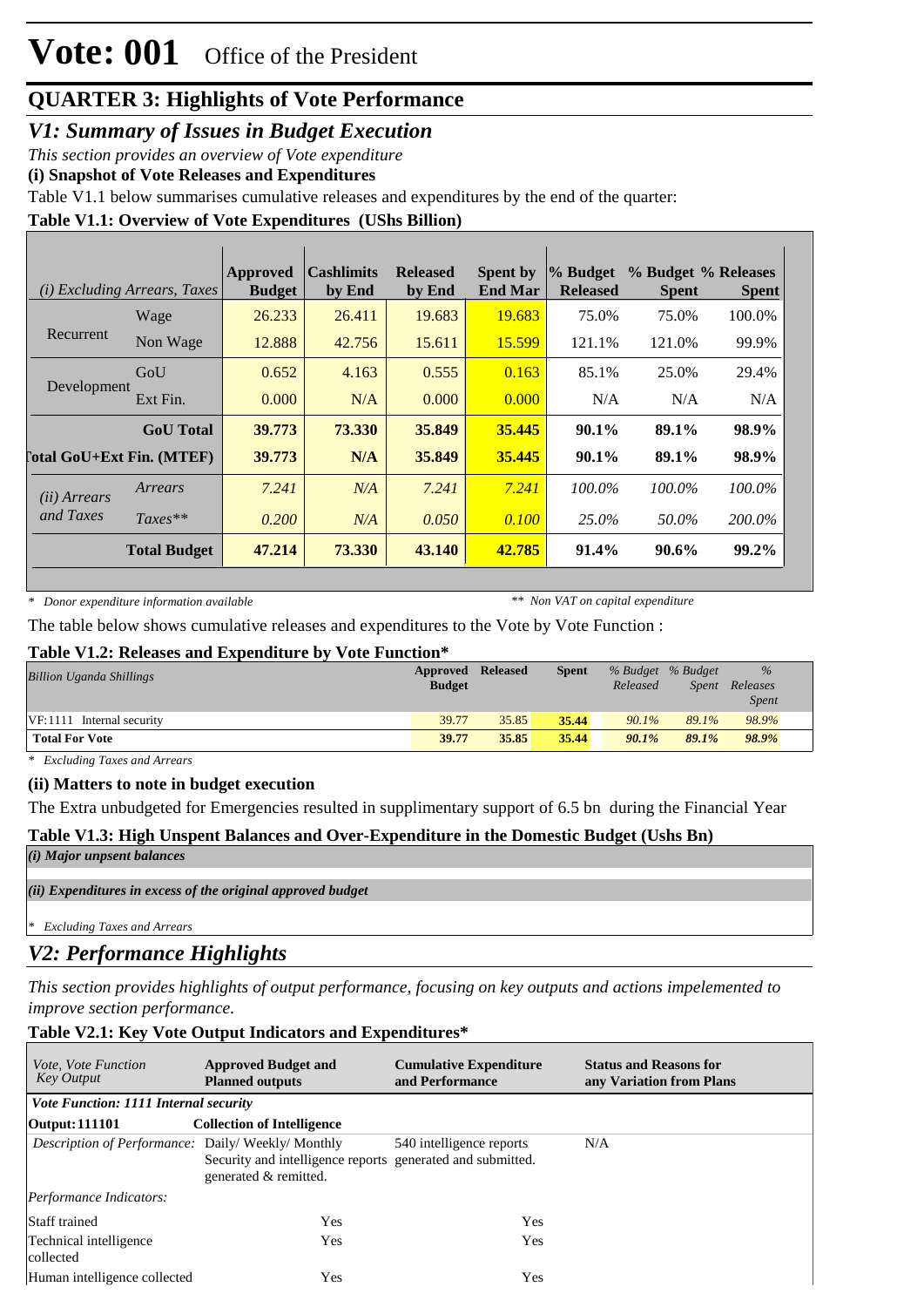| <i>Vote, Vote Function</i><br>Key Output | <b>Approved Budget and</b><br><b>Planned outputs</b> | <b>Cumulative Expenditure</b><br>and Performance | <b>Status and Reasons for</b><br>any Variation from Plans |
|------------------------------------------|------------------------------------------------------|--------------------------------------------------|-----------------------------------------------------------|
| Output Cost:                             | UShs Bn:                                             | UShs Bn:<br>34.679                               | 31.626 % Budget Spent:<br>91.2%                           |
| <b>Vote Function Cost</b>                | UShs Bn:                                             | 39.773 UShs Bn:                                  | 35.445 % Budget Spent:<br>89.1%                           |
| <b>Cost of Vote Services:</b>            | UShs $B_n$ :                                         | $39.773$ UShs Bn:                                | <b>35.445</b> % Budget Spent:<br>89.1%                    |

## **QUARTER 3: Highlights of Vote Performance**

*\* Excluding Taxes and Arrears*

budgetary limitation to cater foe emergencies.

### **Table V2.2: Implementing Actions to Improve Vote Performance**

## *V3: Details of Releases and Expenditure*

*This section provides a comprehensive summary of the outputs delivered by the Vote and further details of Vote expenditures by Vote Function and Expenditure Item.*

### **Table V3.1: GoU Releases and Expenditure by Output\***

| <b>Billion Uganda Shillings</b>                                 | Approved      | <b>Released</b> | <b>Spent</b> | $%$ GoU                   | $%$ GoU                | $%$ GoU                  |  |
|-----------------------------------------------------------------|---------------|-----------------|--------------|---------------------------|------------------------|--------------------------|--|
|                                                                 | <b>Budget</b> |                 |              | <b>Budget</b><br>Released | <b>Budget</b><br>Spent | Releases<br><i>Spent</i> |  |
| VF:1111 Internal security                                       | 39.77         | 35.85           | 35.44        | 90.1%                     | 89.1%                  | 98.9%                    |  |
| Class: Outputs Provided                                         | 39.12         | 35.29           | 35.28        | $90.2\%$                  | 90.2%                  | $100.0\%$                |  |
| 111101 Collection of Internal intelligence                      | 34.68         | 31.63           | 31.63        | $91.2\%$                  | 91.2%                  | $100.0\%$                |  |
| 111102 Administration                                           | 4.44          | 3.67            | 3.66         | 82.6%                     | 82.3%                  | 99.7%                    |  |
| Class: Capital Purchases                                        | 0.65          | 0.56            | 0.16         | 85.1%                     | 25.0%                  | 29.4%                    |  |
| 111175 Purchase of Motor Vehicles and Other Transport Equipment | 0.48          | 0.40            | 0.12         | 83.3%                     | $25.0\%$               | 30.0%                    |  |
| 111177 Purchase of Specialised Machinery & Equipment            | 0.17          | 0.15            | 0.04         | 90.3%                     | 25.0%                  | 27.7%                    |  |
| <b>Total For Vote</b>                                           | 39.77         | 35.85           | 35.44        | 90.1%                     | 89.1%                  | 98.9%                    |  |

*\* Excluding Taxes and Arrears*

## **Table V3.2: 2015/16 GoU Expenditure by Item**

| <b>Billion Uganda Shillings</b>                       | <b>Approved</b><br><b>Budget</b> | <b>Releases</b> | <b>Expend-</b><br>iture | % Budged<br><b>Released</b> | % Budget<br><b>Spent</b> | %Releases<br><b>Spent</b> |
|-------------------------------------------------------|----------------------------------|-----------------|-------------------------|-----------------------------|--------------------------|---------------------------|
| <b>Output Class: Outputs Provided</b>                 | 39.12                            | 35.29           | 35.28                   | 90.2%                       | 90.2%                    | 100.0%                    |
| 211101 General Staff Salaries                         | 26.23                            | 19.68           | 19.68                   | 75.0%                       | 75.0%                    | 100.0%                    |
| 211103 Allowances                                     | 0.13                             | 0.10            | 0.10                    | 75.0%                       | 75.0%                    | 100.0%                    |
| 212201 Social Security Contributions                  | 0.37                             | 0.28            | 0.28                    | 75.0%                       | 75.0%                    | 100.0%                    |
| 221001 Advertising and Public Relations               | 0.00                             | 0.00            | 0.00                    | 75.0%                       | 75.0%                    | 100.0%                    |
| 221003 Staff Training                                 | 0.03                             | 0.02            | 0.02                    | 75.0%                       | 75.0%                    | 100.0%                    |
| 221007 Books, Periodicals & Newspapers                | 0.01                             | 0.00            | 0.00                    | 75.0%                       | 75.0%                    | 100.0%                    |
| 221009 Welfare and Entertainment                      | 0.14                             | 0.10            | 0.10                    | 75.0%                       | 75.0%                    | 100.0%                    |
| 221011 Printing, Stationery, Photocopying and Binding | 0.01                             | 0.01            | 0.01                    | 75.0%                       | 75.0%                    | 100.0%                    |
| 221012 Small Office Equipment                         | 0.01                             | 0.01            | 0.01                    | 75.0%                       | 75.0%                    | 100.0%                    |
| 222001 Telecommunications                             | 0.32                             | 0.24            | 0.24                    | 75.0%                       | 75.0%                    | 100.0%                    |
| 223001 Property Expenses                              | 0.01                             | 0.01            | 0.01                    | 75.0%                       | 75.0%                    | 100.0%                    |
| $223003$ Rent – (Produced Assets) to private entities | 0.15                             | 0.11            | 0.11                    | 75.0%                       | 75.0%                    | 100.0%                    |
| 223005 Electricity                                    | 0.27                             | 0.20            | 0.20                    | 75.0%                       | 75.0%                    | 100.0%                    |
| 223006 Water                                          | 0.05                             | 0.04            | 0.02                    | 75.0%                       | 49.8%                    | 66.4%                     |
| 224003 Classified Expenditure                         | 11.07                            | 14.25           | 14.25                   | 128.7%                      | 128.7%                   | 100.0%                    |
| 227001 Travel inland                                  | 0.02                             | 0.02            | 0.02                    | 75.0%                       | 75.0%                    | 100.0%                    |
| 227002 Travel abroad                                  | 0.02                             | 0.01            | 0.01                    | 75.0%                       | 75.0%                    | 100.0%                    |
| 227004 Fuel, Lubricants and Oils                      | 0.06                             | 0.04            | 0.04                    | 75.0%                       | 75.0%                    | 100.0%                    |
| 228002 Maintenance - Vehicles                         | 0.22                             | 0.17            | 0.17                    | 75.0%                       | 75.0%                    | 100.0%                    |
| <b>Output Class: Capital Purchases</b>                | 0.85                             | 0.61            | 0.26                    | 71.0%                       | 30.9%                    | 43.5%                     |
| 231004 Transport equipment                            | 0.48                             | 0.40            | 0.12                    | 83.3%                       | 25.0%                    | 30.0%                     |
| 231005 Machinery and equipment                        | 0.17                             | 0.15            | 0.04                    | 90.3%                       | 25.0%                    | 27.7%                     |
| 312204 Taxes on Machinery, Furniture & Vehicles       | 0.20                             | 0.05            | 0.10                    | 25.0%                       | 50.0%                    | 200.0%                    |
| <b>Output Class: Arrears</b>                          | 7.24                             | 7.24            | 7.24                    | 100.0%                      | 100.0%                   | 100.0%                    |
| 321605 Domestic arrears (Budgeting)                   | 0.60                             | 1.00            | 1.00                    | 166.7%                      | 166.7%                   | 100.0%                    |
| 321608 Pension arrears (Budgeting)                    | 6.64                             | 6.24            | 6.24                    | 94.0%                       | 94.0%                    | 100.0%                    |